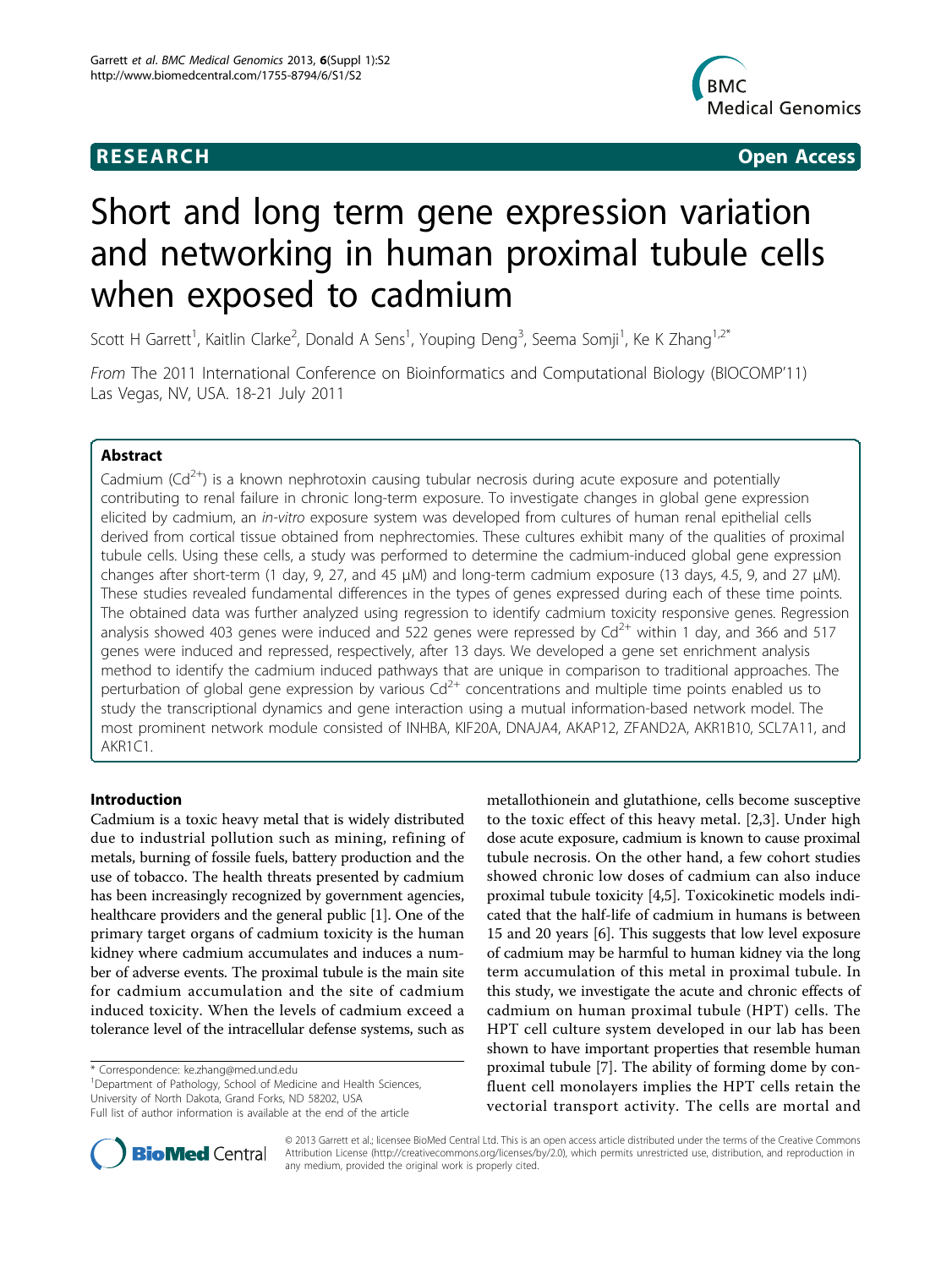exposure to high concentration of cadmium induces a necrotic mechanism of cell death [[8,9\]](#page-10-0). By exposing HPT cells to various doses of cadmium in either a short period of 1 day or a long period of 13 days, we expect different physiological responses to be elicited which represent the acute and chronic responses to cadmium toxicity. In order to investigate the underlying molecular mechanisms of cell toxicity and compensatory cellular defenses related to cadmium exposure, we profiled the global gene expression in HPT cells exposed to increasing concentrations of this metal during short-term (1 day) and long-term (13 days) exposure.

An initial analysis of the microarray data has previously reported a number of genes that were differentially expressed between cadmium treated and control samples [[10\]](#page-10-0). In this manuscript, we investigated how genes respond to different doses of cadmium and how the gene network is formed in response to cadmium toxicity. The high cost of microarray chips prevents researchers from collecting microarray data with large sample sizes; thereby, limiting the power of statistical analysis. In this study, we only have one sample for each condition-time point, however, the overall experimental design enabled us to investigate the gene expression profiles correlated with cadmium concentration. Furthermore, we developed a gene set enrichment analysis (GSEA) method that can be applied to regression-based tests for individual genes, while traditional GSEA methods focus on two-sample comparison analysis, such as t test.

This study adopted a complicated design by perturbing HPT cells with a variety of doses of cadmium and under various time periods that resulted in variation and dynamics of global gene expression. Therefore, it provides a unique opportunity to investigate the dynamic change of gene expression levels and the network structure of gene interactions in a well-designed experimental environment. A mutual information-based network model [\[11\]](#page-10-0) was used to investigate the gene networking in response to cadmium toxicity and a network module with a small set of activated genes with high interaction between each other was identified.

## Materials and methods

## Cell culture and total RNA collection

The HPT cell culture system and cadmium treatment has been described previously [[7,10](#page-10-0)]. RNA was purified from triplicate cultures of HPT cells by the RNeasy Mini kit (Qiagen, Valencia, CA). The integrity and quality of RNA was ensured via the ribosomal bands using agarose gel electrophoresis.

## Microarray analysis

Microarray experiment was performed by Genome Explorations Inc. (Memphis, TN) using Affymetrix

GeneChip Human Genome U133 Plus 2.0 arrays, which cover over 47,000 human transcripts and variants representing approximately 39,000 of the best characterized human gene transcripts and expressed sequence tags (ests) (Affymetrix, Santa Clara, CA). The scanned images were analyzed using programs resident in Gene-Chip Operating System v1.4 (GCOS; Affymetrix). The raw data was processed and normalized using MAS 5.0 statistical algorithm that gave detection call regarding signal present or absent for each probe. The correlation of gene expression with cadmium concentrations was assessed using linear regression. The gene signal pathways that were activated by cadmium were identified using gene set enrichment analysis (GSEA) [[12\]](#page-11-0). The R package GSA that was based on standardized statistics was employed for gene set enrichment analysis [[13\]](#page-11-0). The gene list for each pathway was obtained from the Kyoto Encyclopedia of Genes and Genomes (KEGG) <http://www.genome.jp/kegg>. Cluster analysis was used to group the microarray samples using hierarchical clustering method. The distances between samples were calculated by Pearson dissimilarity and the agglomeration of clusters was performed by Ward linkage method.

#### Networks analysis

The relations between genes were defined by mutual information [\[11](#page-10-0)]. The resulting adjacent matrix was used for networks analysis. Network modules were identified by hierarchical clustering. The set of genes that have short distances between each other and large distance with other genes was defined as a network module. The most prominent network module was identified for further investigation. All data analyses were performed using R statistical programming language.

#### Results

### Gene expression variation in response to acute (1 day) cadmium toxicity

The HPT cells were exposed to various levels of concentrations of  $Cd^{2+}$  for a short term of 24 hours. The  $Cd^{2+}$ concentrations were 0, 9, 27, and 45  $\mu$ M. Our hypothesis is that  $Cd^{2+}$  exposure will elicit an acute toxicity response to HPT cells within one day. As reported before, the HPT cells exhibited a stress response during 24 hour exposure to increasing concentrations of  $Cd^{2+}$  and showed visible signs of toxicity at the high dose [[10](#page-10-0)]. The goal of the current study is to discover the genes that are responsive to the short-term exposure of  $Cd^{2+}$  using messenger RNA microarray data. For each  $Cd^{2+}$  concentration, a sample of HPT cells was harvested, total RNA was purified and submitted for microarray analysis. The Affymetrix U133 Plus 2.0 array was used for this analysis. When using MAS 5.0 for testing, we found 28,720 genes that were present in at least one sample. These genes were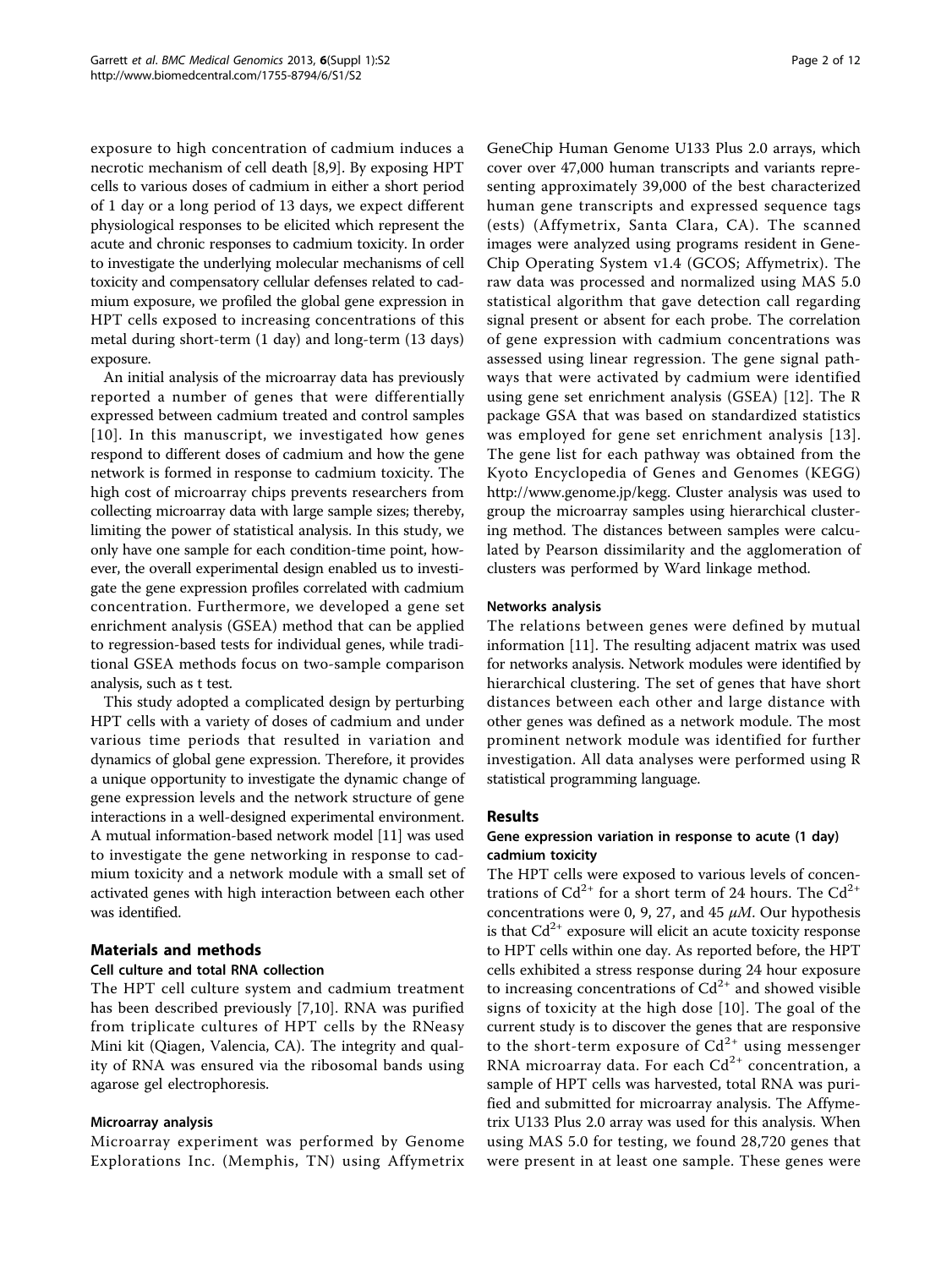<span id="page-2-0"></span>used for subsequent analysis. In order to identify the genes whose expression levels were dependent on  $Cd^{2+}$ concentrations, we conducted regression analysis for correlating gene expression with concentrations. This resulted in 4,036 genes that have significant P values (< 0.05). However, none of them had a false discovery rate below 0.05 due to the small size of only 4 samples. Figure 1a shows the P value distribution that was tilted to low values implying that many genes had positive responses to acute  $Cd^{2+}$  toxicity. If only a few genes had positive responses, the P values would be evenly distributed. Using a P value cutoff of 0.01, we reported 403 genes that were positively correlated with cadmium concentration (Table [1\)](#page-3-0), and 522 genes that were negatively correlated (Table [2\)](#page-4-0). The positively correlated genes in the top list included heat shock genes like HSP40, HSP70 and HSPBAP1, and ion and anion transporters SLC7A11, SLC16A1, SLC20A2, SLC25A37 and SLC7A1. Both the highest positively and negatively correlated genes contained cell cycle arrest and cell death

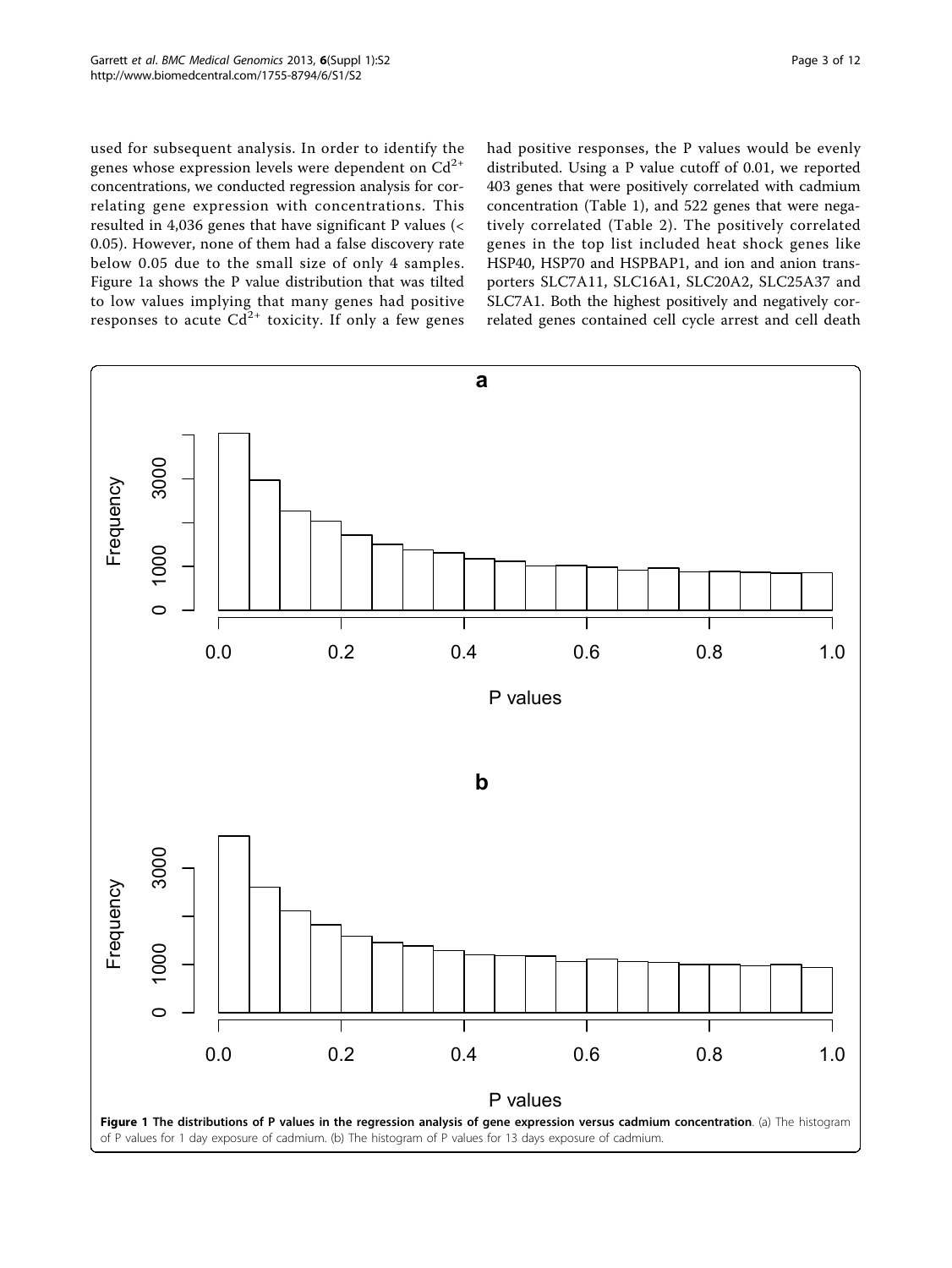| Probe        | Symbol              | Gene name                                                                       | Pr(> t ) |
|--------------|---------------------|---------------------------------------------------------------------------------|----------|
| 225061 at    | DNAJA4              | DnaJ (Hsp40) homolog, subfamily A, member 4                                     | 1.16E-05 |
| 207528_s_at  | SLC7A11             | solute carrier family 7, (cationic amino acid transporter, y+ system) member 11 | 1.66E-05 |
| 209774_x_at  | CXCL <sub>2</sub>   | chemokine (C-X-C motif) ligand 2                                                | 4.83E-05 |
| 202744 at    | SLC20A2             | solute carrier family 20 (phosphate transporter), member 2                      | 5.00E-05 |
| 213524 s at  | GOS2                | G0/G1 switch 2                                                                  | 7.15E-05 |
| 220533_at    | <b>NA</b>           | <b>NA</b>                                                                       | 7.69E-05 |
| 208544_at    | ADRA2B              | adrenergic, alpha-2B-, receptor                                                 | 7.89E-05 |
| 239211_at    | <b>NA</b>           | <b>NA</b>                                                                       | 8.93E-05 |
| 225339 at    | SPAG9               | sperm associated antigen 9                                                      | 0.000113 |
| 202235 at    | SLC16A1             | solute carrier family 16, member 1 (monocarboxylic acid transporter 1)          | 0.000129 |
| 209406_at    | BAG <sub>2</sub>    | BCL2-associated athanogene 2                                                    | 0.000134 |
| 214577_at    | MAP1B               | microtubule-associated protein 1B                                               | 0.000147 |
| 215404_x_at  | FGFR1               | fibroblast growth factor receptor 1                                             | 0.000153 |
| 229724_at    | GABRB3              | gamma-aminobutyric acid (GABA) A receptor, beta 3                               | 0.000183 |
| 215034_s_at  | TM4SF1              | transmembrane 4 L six family member 1                                           | 0.000194 |
| 224809_x_at  | TINF <sub>2</sub>   | TERF1 (TRF1)-interacting nuclear factor 2                                       | 0.000212 |
| 212223_at    | IDS                 | iduronate 2-sulfatase                                                           | 0.000216 |
| 223144 s at  | AKIRIN2             | akirin 2                                                                        | 0.000226 |
| 225267_at    | KPNA4               | karyopherin alpha 4 (importin alpha 3)                                          | 0.000228 |
| 204186_s_at  | <b>PPID</b>         | peptidylprolyl isomerase D                                                      | 0.000228 |
| 200895_s_at  | FKBP4               | FK506 binding protein 4, 59 kDa                                                 | 0.000269 |
| 226541_at    | FBXO30              | F-box protein 30                                                                | 0.000307 |
| 204041 at    | <b>MAOB</b>         | monoamine oxidase B                                                             | 0.000372 |
| 1557915_s_at | GSTO1               | glutathione S-transferase omega 1                                               | 0.000435 |
| 202199_s_at  | SRPK1               | SFRS protein kinase 1                                                           | 0.000476 |
| 211696_x_at  | <b>HBB</b>          | hemoglobin, beta                                                                | 0.000491 |
| 224888_at    | <b>SELI</b>         | selenoprotein I                                                                 | 0.000593 |
| 227408_s_at  | SNX <sub>25</sub>   | sorting nexin 25                                                                | 0.000618 |
| 222703_s_at  | <b>YRDC</b>         | yrdC domain containing (E. coli)                                                | 0.000654 |
| 229355_at    | NA.                 | ΝA                                                                              | 0.000654 |
| 200065_s_at  | ARF1                | ADP-ribosylation factor 1                                                       | 0.000666 |
| 210260 s at  | <b>TNFAIP8</b>      | tumor necrosis factor, alpha-induced protein 8                                  | 0.000669 |
| 231629_x_at  | KLK3                | kallikrein-related peptidase 3                                                  | 0.000683 |
| 201829_at    | NET1                | neuroepithelial cell transforming 1                                             | 0.000719 |
| 240633_at    | DOK7                | docking protein 7                                                               | 0.000724 |
| 225766_s_at  | TNPO1               | transportin 1                                                                   | 0.00083  |
| 219334_s_at  | OBFC <sub>2</sub> A | oligonucleotide/oligosaccharide-binding fold containing 2A                      | 0.000846 |
| 227622_at    | PCF11               | PCF11, cleavage and polyadenylation factor subunit, homolog (S. cerevisiae)     | 0.000872 |
| 217561_at    | CALCA               | calcitonin-related polypeptide alpha                                            | 0.000891 |

214638\_s\_at CCNT2 cyclin T2 0.000898 218624\_s\_at MGC2752 hypothetical LOC65996 0.000989 0.000989 0.000989

<span id="page-3-0"></span>

|  |  |  |  | Table 1 Cd <sup>2+</sup> induced genes in acute cadmium-exposed human proximal tubule cells (1 day, p value < 0.001) |  |
|--|--|--|--|----------------------------------------------------------------------------------------------------------------------|--|
|--|--|--|--|----------------------------------------------------------------------------------------------------------------------|--|

genes such as G0S2, GSPT1 and BAG5. These activated genes represented a stress response for the acute  $Cd^{2+}$ toxicity.

Our next aim was to identify the gene regulatory pathways that were activated in the HPT cells in response to the acute, 1 day exposure to  $Cd^{2+}$ . The gene pathway database compiled in Kyoto Encyclopedia of Genes and Genomes (KEGG) has been a valuable source for investigating pathways. The gene set enrichment analysis (GSEA) method was employed to identify activated KEGG pathways using the microarray data. The approach of GSEA is to test whether the ranks of P values of a set of genes are randomly distributed among all the P values [[12\]](#page-11-0). Because most of GSEA methods employ two sample comparison method such as unpaired or paired t test [[13\]](#page-11-0), we set out to develop a statistical testing method for GSEA based on regression analysis for each individual gene. As described earlier, out of a total of 28,720 genes,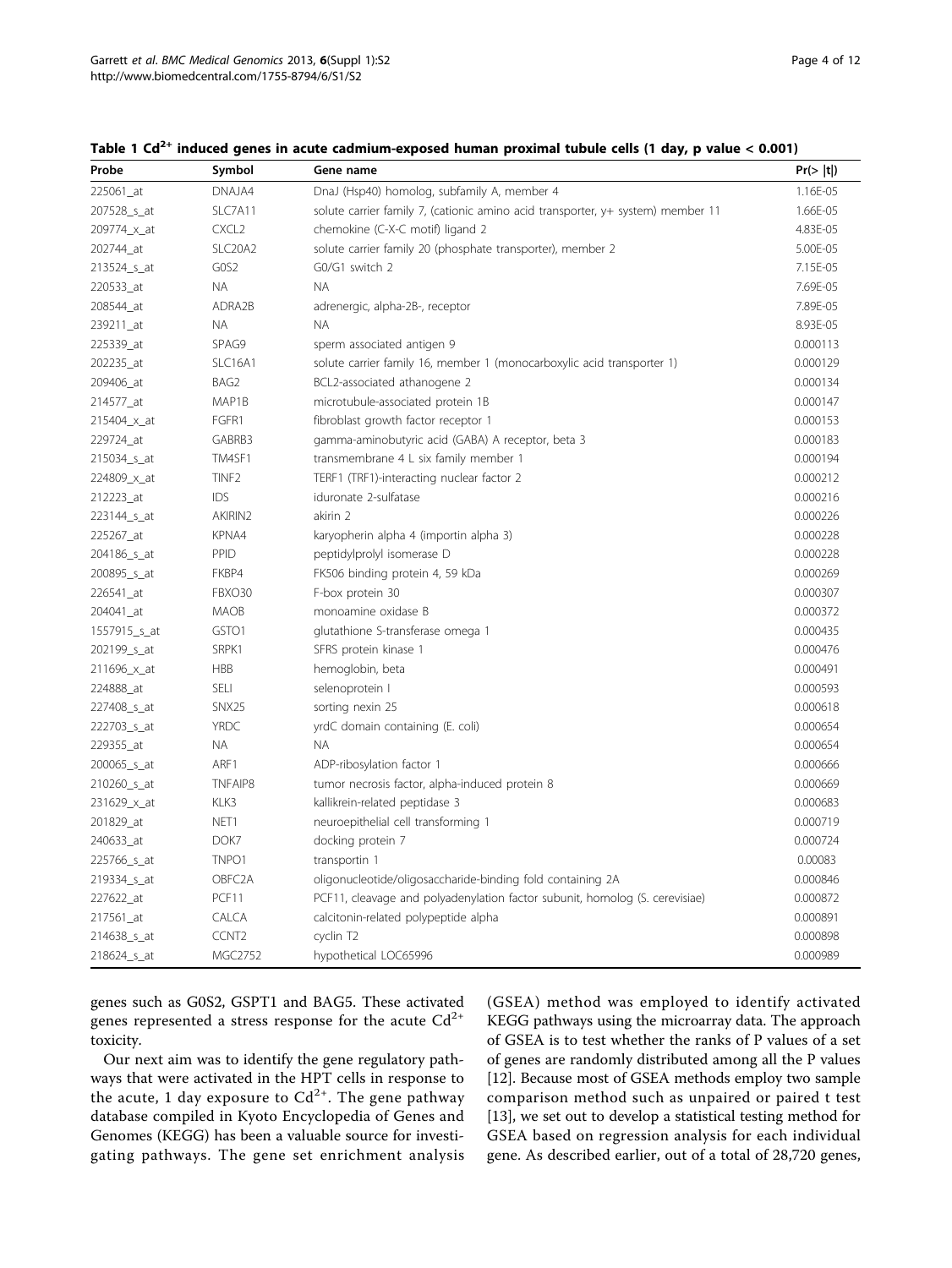| Probe        | Symbol             | Gene name                                                               | Pr(> t ) |
|--------------|--------------------|-------------------------------------------------------------------------|----------|
| 213067_at    | MYH10              | myosin, heavy chain 10, non-muscle                                      | 4.01E-05 |
| 225276_at    | GSPT1              | G1 to S phase transition 1                                              | 8.75E-05 |
| 232349_x_at  | DCAF <sub>6</sub>  | DDB1 and CUL4 associated factor 6                                       | 0.000115 |
| 1557986_s_at | SMCR8              | Smith-Magenis syndrome chromosome region, candidate 8                   | 0.000121 |
| 223141_at    | UCK1               | uridine-cytidine kinase 1                                               | 0.000123 |
| 209196_at    | WDR46              | WD repeat domain 46                                                     | 0.000125 |
| 227477_at    | ZMYND19            | zinc finger, MYND-type containing 19                                    | 0.000149 |
| 223396_at    | TMEM60             | transmembrane protein 60                                                | 0.00018  |
| 227765_at    | NA.                | NA.                                                                     | 0.000189 |
| 235812_at    | TMEM188            | transmembrane protein 188                                               | 0.000237 |
| 239464_at    | NA.                | NA.                                                                     | 0.000239 |
| 202337_at    | PMF1               | polyamine-modulated factor 1                                            | 0.000242 |
| 1570506_at   | NA.                | NA.                                                                     | 0.000247 |
| 1555630_a_at | RAB34              | RAB34, member RAS oncogene family                                       | 0.000249 |
| 225831_at    | LUZP1              | leucine zipper protein 1                                                | 0.000254 |
| 204027_s_at  | METTL1             | methyltransferase like 1                                                | 0.000295 |
| 212694_s_at  | <b>PCCB</b>        | propionyl Coenzyme A carboxylase, beta polypeptide                      | 0.000304 |
| 204104_at    | SNAPC <sub>2</sub> | small nuclear RNA activating complex, polypeptide 2, 45 kDa             | 0.000369 |
| 216308_x_at  | <b>GRHPR</b>       | glyoxylate reductase/hydroxypyruvate reductase                          | 0.000392 |
| 233233_at    | ΝA                 | NА                                                                      | 0.000438 |
| 200980_s_at  | PDHA1              | pyruvate dehydrogenase (lipoamide) alpha 1                              | 0.000468 |
| 218042_at    | COPS4              | COP9 constitutive photomorphogenic homolog subunit 4 (Arabidopsis)      | 0.000476 |
| 210829_s_at  | SSBP <sub>2</sub>  | single-stranded DNA binding protein 2                                   | 0.000504 |
| 203226_s_at  | TSPAN31            | tetraspanin 31                                                          | 0.000516 |
| 202266_at    | <b>TTRAP</b>       | TRAF and TNF receptor associated protein                                | 0.000541 |
| 221856_s_at  | FAM63A             | family with sequence similarity 63, member A                            | 0.00066  |
| 227224_at    | RALGPS2            | Ral GEF with PH domain and SH3 binding motif 2                          | 0.000663 |
| 243309_at    | FLJ27352           | hypothetical LOC145788                                                  | 0.000673 |
| 202883_s_at  | PPP2R1B            | protein phosphatase 2 (formerly 2A), regulatory subunit A, beta isoform | 0.000684 |
| 201801_s_at  | SLC29A1            | solute carrier family 29 (nucleoside transporters), member 1            | 0.000688 |
| 220974_x_at  | SFXN3              | sideroflexin 3                                                          | 0.000699 |
| 1555679_a_at | RTN4IP1            | reticulon 4 interacting protein 1                                       | 0.000777 |
| 212872_s_at  | MED <sub>20</sub>  | mediator complex subunit 20                                             | 0.00078  |
| 201888_s_at  | IL13RA1            | interleukin 13 receptor, alpha 1                                        | 0.000787 |
| 227567_at    | ΝA                 | NA.                                                                     | 0.00079  |
| 229146_at    | C7orf31            | chromosome 7 open reading frame 31                                      | 0.000806 |
| 224779_s_at  | FAM96A             | family with sequence similarity 96, member A                            | 0.000843 |
| 213022_s_at  | <b>UTRN</b>        | utrophin                                                                | 0.000846 |
| 226710_at    | C8orf82            | chromosome 8 open reading frame 82                                      | 0.000846 |
| 213181_s_at  | MOCS1              | molybdenum cofactor synthesis 1                                         | 0.000878 |
| 218268_at    | <b>TBC1D15</b>     | TBC1 domain family, member 15                                           | 0.000883 |
| 211708_s_at  | SCD                | stearoyl-CoA desaturase (delta-9-desaturase)                            | 0.000916 |
| 202299_s_at  | <b>HBXIP</b>       | hepatitis B virus x interacting protein                                 | 0.000948 |
| 213574_s_at  | KPNB1              | karyopherin (importin) beta 1                                           | 0.00097  |
| 205052_at    | AUH                | AU RNA binding protein/enoyl-Coenzyme A hydratase                       | 0.00097  |

<span id="page-4-0"></span>Table 2  $Cd^{2+}$  repressed genes in acute cadmium-exposed human proximal tubule cells (1 day, p value < 0.001)

4036 were found to have a significant P values (< 0.05) correlating to  $Cd^{2+}$  concentrations. Suppose a KEGG pathway has n genes and x genes are significant using regression analysis. Our GSEA method consists of deriving a hypergemetric probability function shown below.

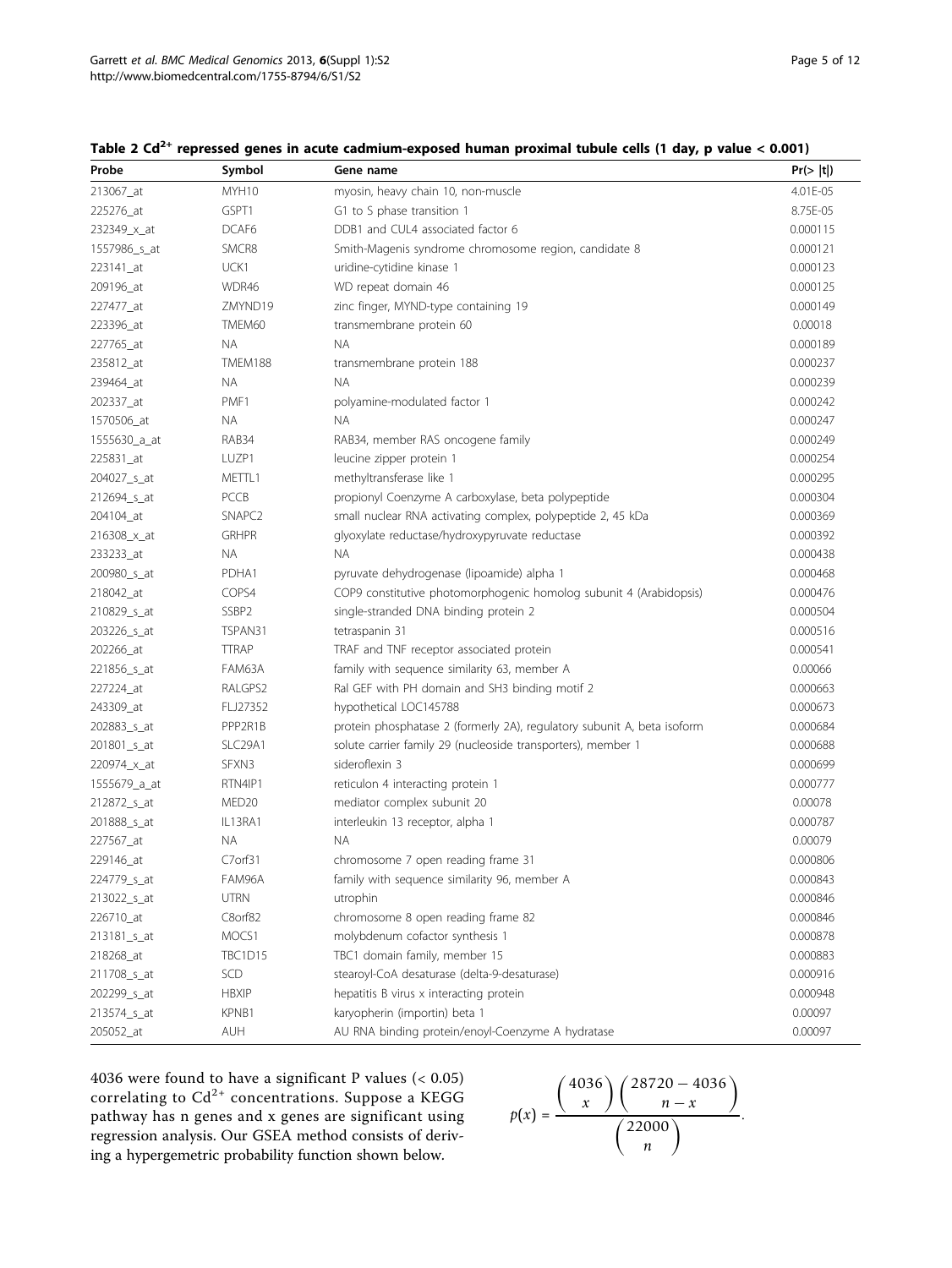Using this function, we can test whether x is significantly larger than what would be expected from a hypergeometric distribution. Statistically, if we observe r genes in the significant set,  $P(X > r)$  designates the P value for the significance of  $r$  genes. Thus,  $P$  value =  $P$  $(X > r) = p(r+1) + p(r+2) + p(r+3) + ... + p(x)$ . This gene set enrichment analysis found 3 significant pathways, NOD-like receptor signaling pathway, base excision repair, and steroid biosynthesis, with p values 0.0486, 0.0385, 0.0009, respectively. NOD-like receptors play an important role in regulation of inflammatory and apoptotic responses and are activated to stress response [\[14](#page-11-0)]. DNA repair is a mode of action known to response to heavy metal toxicity. Steroid biosynthesis is a metabolic process that is required for recovery from an acute toxicity attack.

## Gene expression variation in response to long term (13 day) cadmium toxicity

HPT cells were exposed to  $Cd^{2+}$  for a long period in order to determine the mechanism by which global gene expression adapted to environmental challenge. HPT cells were exposed to various concentrations of  $Cd^{2+}$ , 4.5, 9 and 27  $\mu$ M Cd<sup>+2</sup> for 13 days. Lower concentration of Cd<sup>2+</sup> were used for the 13 day time course since 45  $\mu$ M Cd<sup>2+</sup> caused toxicity and a loss of cell viability. There was no loss of cell viability when the cells were treated with 4.5 and 9  $\mu$ M Cd<sup>2+</sup> over a 13 day period, while exposure to 27 μM  $Cd<sup>+2</sup>$  caused an approximate 30% loss in cell viability [[10\]](#page-10-0). The ability of the HPT cells to form domes was only affected by exposure to 27  $\mu$ M Cd<sup>+2</sup> for 13 days. The microarray data were processed and analyzed as described above for 1 day exposure. The distribution of P values for each individual gene is shown in Figure [1b](#page-2-0). The distribution is significantly skewed to small P values, implying a large number of genes were altered by cadmium exposure. From a total of 28,720 genes, 366 were positively correlated with the cadmium concentration, and 517 were negatively correlated at a P value cutoff of 0.01 (Table [3](#page-6-0) and [4\)](#page-7-0). Similar to that observed for 1 day exposure, long term cadmium exposure altered the expression of a number of cell cycle control and cell death genes, including GSPT1, G2E3 and BCL2. The expression of metal binding and transport genes, such as CAB39L, TMC5, SLC5A3 and SLC35F2, were affected as well. However, expression levels of stress response genes such as heat shock and DNA repair genes were not changed after 13 days exposure, instead, many tumor-related genes were activated. These included RAB42, DEK, RRAD, TPD52L1 and a variety of mitogen related kinases. The GSEA analysis revealed 9 altered KEGG pathways including 3 cancer pathways, prostate cancer, melanoma and p53 signaling pathway (Table [5](#page-8-0)). None of the pathways overlapped with the ones identified after 24 hours exposure.

## The common expression patterns between 1 day and 13 day of cadmium exposure

In order to investigate genes that showed expression variation throughout both short and long term cadmium exposure, we conducted analysis for the pooled data of the two time points. Figure [2](#page-9-0) shows a heat map for the 8 samples for 1 day and 13 day exposure. The data were normalized to a grand mean of 0 and only 901 genes with standard deviation > 1 were used for this analysis. Hierarchical clustering method that was based on Pearson dissimilarity and Ward linkage showed as expected that the HPT cells treated with high doses of  $Cd^{2+}$  tended to be grouped together. The cells exposed to 27 and 45  $\mu$ M Cd<sup>2+</sup> for both 1 day and 13 days formed a group, and all cells exposed to 9  $\mu$ M or lower Cd<sup>2+</sup> concentration formed the other major group. The change of dissimilarity and linkage methods did not alter the results. There were 17 genes that were positively correlated with cadmium concentration for both 1 day and 13 day exposure (Figure [3a](#page-9-0)). Given that the number of positively correlated genes was 403 and 366 for 1 and 13 day respectively, the random number of overlapping genes can be modeled as a hypergeometric distribution. The probability of observing more than 17 overlapping genes from the random sets of 403 and 366 genes is 5.89E-06. Thus, the two exposure time periods had a significant number of common genes that were positively correlated with cadmium concentration. Similarly, we found 26 genes that were negative correlated with cadmium concentration for both time periods (Figure [3b](#page-9-0)). This number of overlapping genes was statistically significant when compared to selecting 26 gene by chance (P value = 1.32E-06). Therefore, we conclude that the HPT cells have a common response component in global gene expression variation during short term and long term cadmium exposure.

## Gene regulatory network in response to cadmium exposure

In response to heavy metal toxicity, thousands of genes will be activated forming a complicated gene regulatory network interacting cooperatively. To decode the complete gene network for cadmium response is impossible for the small sample size used in this study and high complexity of network structure [\[15](#page-11-0)]. It is also computational forbidden to construct a network by including a large number of genes. Therefore, we modeled the gene network focusing on only the 901 identified genes as having high variability shown in the heat map. Mutual information for transcriptional levels was used to quantify the relations between genes. The resulting adjacent matrix was analyzed for the presence of an active network module that has high connectivity within the module and low connectivity with other components of the network. Figure [4](#page-10-0) shows a network modules consisting of 8 genes. DNAJA4 encodes the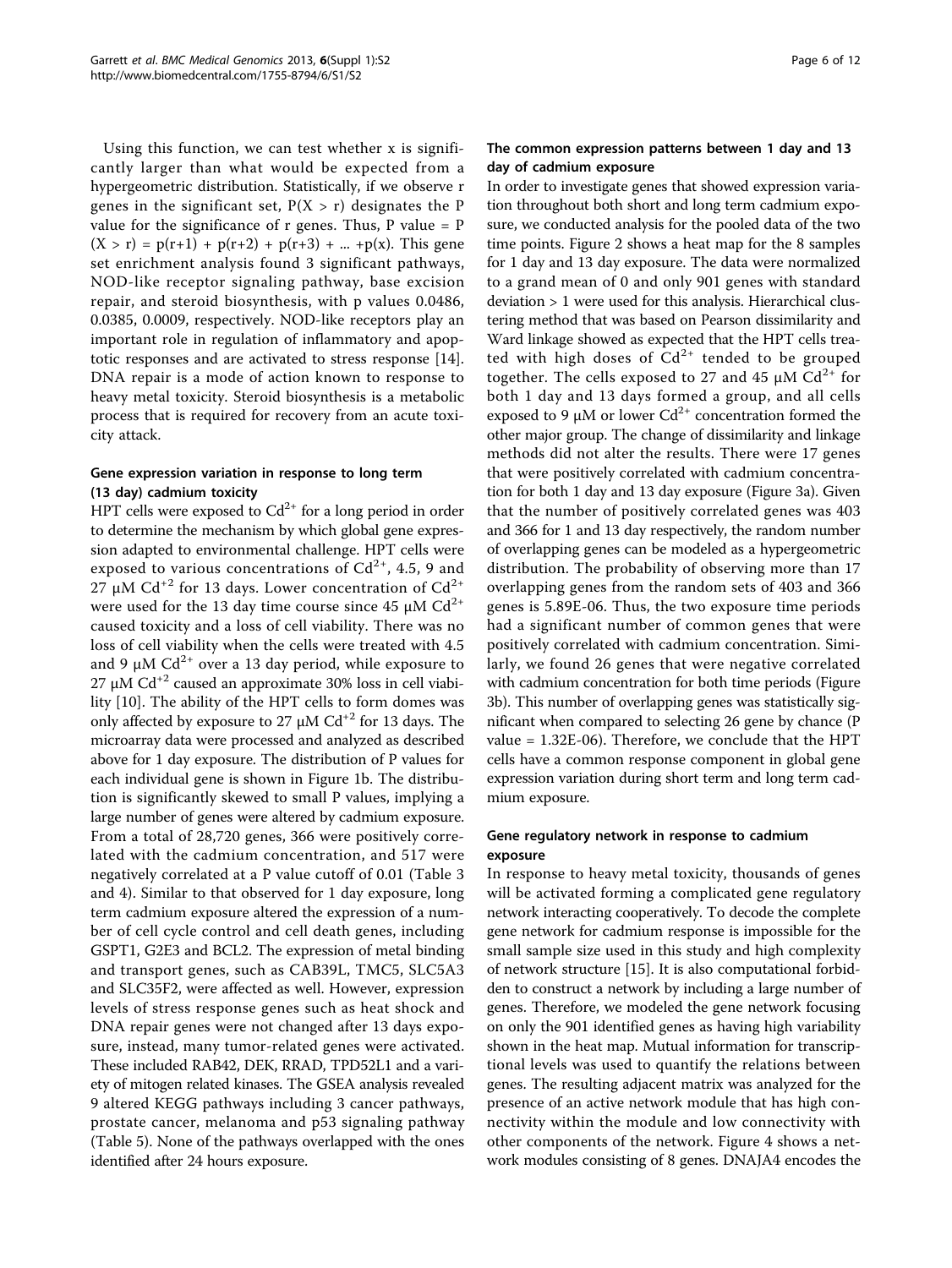| Probe        | Symbol            | Gene name                                                                                      | Pr(>  t ) |
|--------------|-------------------|------------------------------------------------------------------------------------------------|-----------|
| 225914_s_at  | CAB39L            | calcium binding protein 39-like                                                                | 1.69E-05  |
| 210372_s_at  | <b>TPD52L1</b>    | tumor protein D52-like 1                                                                       | 2.73E-05  |
| 211499_s_at  | MAPK11            | mitogen-activated protein kinase 11                                                            | 3.07E-05  |
| 222587_s_at  | GALNT7            | UDP-N-acetyl-alpha-D galactosamine:polypeptide N-acetylgalactosaminyltransferase 7 (GalNAc-T7) | 6.05E-05  |
| 233528_s_at  | GATSL3            | GATS protein-like 3                                                                            | 8.85E-05  |
| 212335_at    | <b>GNS</b>        | glucosamine (N-acetyl)-6-sulfatase                                                             | 9.88E-05  |
| 217748_at    | ADIPOR1           | adiponectin receptor 1                                                                         | 0.000112  |
| 222601_at    | UBA6              | ubiquitin-like modifier activating enzyme 6                                                    | 0.000155  |
| 219349_s_at  | EXOC <sub>2</sub> | exocyst complex component 2                                                                    | 0.000168  |
| 218319_at    | PELI1             | pellino homolog 1 (Drosophila)                                                                 | 0.000213  |
| 203553_s_at  | MAP4K5            | mitogen-activated protein kinase kinase kinase kinase 5                                        | 0.000219  |
| 1560779_a_at | <b>NA</b>         | <b>NA</b>                                                                                      | 0.000227  |
| 244056_at    | SFTA <sub>2</sub> | surfactant associated 2                                                                        | 0.000236  |
| 223797_at    | PRO2852           | hypothetical protein PRO2852                                                                   | 0.000366  |
| 219580_s_at  | TMC5              | transmembrane channel-like 5                                                                   | 0.000373  |
| 1553367_a_at | COX6B2            | cytochrome c oxidase subunit VIb polypeptide 2 (testis)                                        | 0.000413  |
| 200618_at    | LASP1             | LIM and SH3 protein 1                                                                          | 0.000414  |
| 203925_at    | <b>GCLM</b>       | glutamate-cysteine ligase, modifier subunit                                                    | 0.000502  |
| 209198_s_at  | SYT11             | synaptotagmin XI                                                                               | 0.000509  |
| 213107_at    | <b>TNIK</b>       | TRAF2 and NCK interacting kinase                                                               | 0.000532  |
| 212341_at    | YIPF6             | Yip1 domain family, member 6                                                                   | 0.000565  |
| 223799_at    | <b>KIAA1826</b>   | <b>KIAA1826</b>                                                                                | 0.000598  |
| 228810_at    | CCNYL1            | cyclin Y-like 1                                                                                | 0.000665  |
| 218472_s_at  | PELO              | pelota homolog (Drosophila)                                                                    | 0.000669  |
| 227022_at    | GNPDA2            | glucosamine-6-phosphate deaminase 2                                                            | 0.000688  |
| 1552712_a_at | NMNAT2            | nicotinamide nucleotide adenylyltransferase 2                                                  | 0.00069   |
| 217144_at    | <b>UBB</b>        | ubiquitin B                                                                                    | 0.000699  |
| 1559514_at   | LOC100132077      | hypothetical protein LOC100132077                                                              | 0.000707  |
| 1552946_at   | ZNF114            | zinc finger protein 114                                                                        | 0.000794  |
| 226071_at    | ADAMTSL4          | ADAMTS-like 4                                                                                  | 0.000822  |
| 204802_at    | <b>RRAD</b>       | Ras-related associated with diabetes                                                           | 0.000874  |
| 208816_x_at  | ANXA2P2           | annexin A2 pseudogene 2                                                                        | 0.00088   |
| 212791_at    | C1orf216          | chromosome 1 open reading frame 216                                                            | 0.000882  |
| 215704_at    | <b>FLG</b>        | filaggrin                                                                                      | 0.000923  |
| 200638_s_at  | YWHAZ             | tyrosine 3-monooxygenase/tryptophan 5-monooxygenase activation protein, zeta polypeptide       | 0.000945  |

<span id="page-6-0"></span>Table 3 Cd<sup>2+</sup> induced genes in chronic cadmium-exposed human proximal tubule cells (13 days, p value < 0.001)

heat shock protein, SLC7A11 an anion amino acid transporter, AKR1B10 and AKR1C1 are subunits for a reductase associated with cancer, ASPM and KIF20A are involved in mitotic spindle functions, ZFAND2A is a zincfinger protein that is inducible by arsenite, and INHBA is known to inhibit cell proliferation and to have tumor-suppressor activity. The network modules provide hypotheses for gene interactions which can be verified in subsequent biological experiments.

#### **Discussion**

Microarray experiments have become a standard approach to simultaneously quantify the transcriptional levels of thousands genes under various conditions. However, due to the high cost of chips, microarray experiments are often

carried out with a limited sample size, which requires a careful experimental design. In this study, we chose two time points, 1 day and 13 day, to account for toxicity caused by short and long cadmium exposure. For each time point, we had HPT cells exposed to 3 cadmium concentrations plus a control sample (non-treated). Thus, even with only a single replicate at each concentration, we were able to test the correlation between transcriptional levels and cadmium concentrations. Our analysis suggests that experimental design with various conditions overcomes the difficulty of lack of replications.

Exposure of HPT cells to 1 day and 13 days of cadmium induces distinct sets of genes. At 1 day, HPT cells appeared to have a stress response that activated a number of heat shock and DNA repair genes and pathways.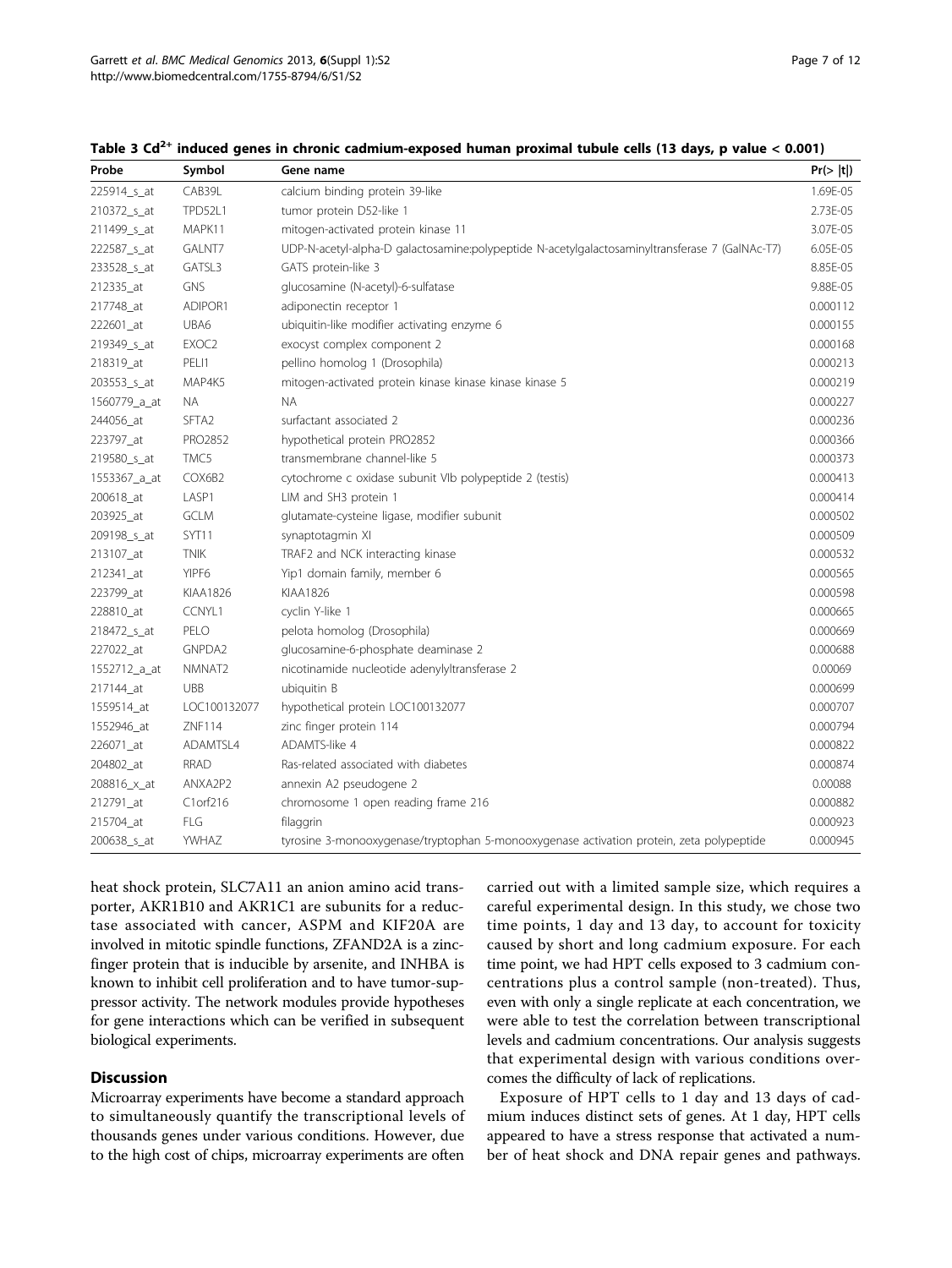| Probe                   | Symbol            | Gene name                                                                                       | Pr(>  t ) |
|-------------------------|-------------------|-------------------------------------------------------------------------------------------------|-----------|
| 218025_s_at             | PECI              | peroxisomal D3,D2-enoyl-CoA isomerase                                                           | 3.66E-05  |
| 202781_s_at             | <b>INPP5K</b>     | inositol polyphosphate-5-phosphatase K                                                          | 6.81E-05  |
| 216053_x_at             | <b>FAM182A</b>    | family with sequence similarity 182, member A                                                   | 0.0001    |
| 228665_at               | CYYR1             | cysteine/tyrosine-rich 1                                                                        | 0.000109  |
| 228374_at               | C10orf28          | chromosome 10 open reading frame 28                                                             | 0.000119  |
| 224913_s_at             | TIMM50            | translocase of inner mitochondrial membrane 50 homolog (S. cerevisiae)                          | 0.000131  |
| 215438_x_at             | GSPT1             | G1 to S phase transition 1                                                                      | 0.000132  |
| 218404_at               | SNX10             | sorting nexin 10                                                                                | 0.000133  |
| 226016_at               | CD47              | CD47 molecule                                                                                   | 0.000135  |
| 203574_at               | NFIL3             | nuclear factor, interleukin 3 regulated                                                         | 0.000136  |
| 227190_at               | TMEM37            | transmembrane protein 37                                                                        | 0.00017   |
| 201225_s_at             | SRRM1             | serine/arginine repetitive matrix 1                                                             | 0.000211  |
| 1552846_s_at            | RAB42             | RAB42, member RAS oncogene family                                                               | 0.000217  |
| 228520_s_at             | APLP2             | amyloid beta (A4) precursor-like protein 2                                                      | 0.000219  |
| 227769_at               | NA                | NA.                                                                                             | 0.000231  |
| 201855_s_at             | <b>ATMIN</b>      | ATM interactor                                                                                  | 0.000256  |
| 219379_x_at             | <b>ZNF358</b>     | zinc finger protein 358                                                                         | 0.000275  |
| 32811_at                | MYO1C             | myosin IC                                                                                       | 0.000282  |
| 200707_at               | PRKCSH            | protein kinase C substrate 80K-H                                                                | 0.000296  |
| 229007_at               | LOC283788         | FSHD region gene 1 pseudogene                                                                   | 0.000301  |
| 219271_at               | GALNT14           | UDP-N-acetyl-alpha-D-qalactosamine:polypeptide Nacetylgalactosaminyltransferase 14 (GalNAc-T14) | 0.000304  |
| 201816_s_at             | <b>GBAS</b>       | glioblastoma amplified sequence                                                                 | 0.000305  |
| 217817_at               | ARPC4             | actin related protein 2/3 complex, subunit 4, 20 kDa                                            | 0.000315  |
| 201185_at               | HTRA1             | HtrA serine peptidase 1                                                                         | 0.000316  |
| 205739_x_at             | ZNF107            | zinc finger protein 107                                                                         | 0.000323  |
| 212418_at               | ELF1              | E74-like factor 1 (ets domain transcription factor)                                             | 0.000327  |
| 209431_s_at             | PATZ1             | POZ (BTB) and AT hook containing zinc finger 1                                                  | 0.000367  |
| 201549_x_at             | KDM5B             | lysine (K)-specific demethylase 5B                                                              | 0.000373  |
| 203858_s_at             | COX <sub>10</sub> | COX10 homolog, cytochrome c oxidase assembly protein, heme A: farnesyltransferase (yeast)       | 0.000425  |
| 218483_s_at             | C11orf60          | chromosome 11 open reading frame 60                                                             | 0.00044   |
| 218045_x_at             | <b>PTMS</b>       | parathymosin                                                                                    | 0.000454  |
| 212493_s_at             | SETD <sub>2</sub> | SET domain containing 2                                                                         | 0.000459  |
| 204805_s_at             | H1FX              | H1 histone family, member X                                                                     | 0.000471  |
| 226926_at               | <b>DMKN</b>       | dermokine                                                                                       | 0.000474  |
| 211025_x_at             | COX5B             | cytochrome c oxidase subunit Vb                                                                 | 0.000494  |
| 212904_at               | LRRC47            | leucine rich repeat containing 47                                                               | 0.000544  |
| 215543_s_at             | LARGE             | like-glycosyltransferase                                                                        | 0.000546  |
| 228998_at               | TNRC6B            | trinucleotide repeat containing 6B                                                              | 0.000575  |
| 210220_at               | FZD <sub>2</sub>  | frizzled homolog 2 (Drosophila)                                                                 | 0.000632  |
| 225247_at               | C19orf6           | chromosome 19 open reading frame 6                                                              | 0.00065   |
| 212264_s_at             | WAPAL             | wings apart-like homolog (Drosophila)                                                           | 0.00066   |
| 244287_at               | SFRS12            | splicing factor, arginine/serine-rich 12                                                        | 0.000661  |
| 221829_s_at             | TNPO1             | transportin 1                                                                                   | 0.000704  |
| 1553313_s_at            | SLC5A3            | solute carrier family 5 (sodium/myo-inositol cotransporter), member 3                           | 0.000786  |
| 232412_at               | FBXL20            | F-box and leucine-rich repeat protein 20                                                        | 0.000788  |
| 217964_at               | <b>TTC19</b>      | tetratricopeptide repeat domain 19                                                              | 0.000788  |
| 223056_s_at             | XPO <sub>5</sub>  | exportin 5                                                                                      | 0.000792  |
| 213470 <sub>_S_at</sub> | HNRNPH1           | heterogeneous nuclear ribonucleoprotein H1 (H)                                                  | 0.000816  |
| 214543_x_at             | QKI               | quaking homolog, KH domain RNA binding (mouse)                                                  | 0.00085   |
| 243829_at               | <b>BRAF</b>       | v-raf murine sarcoma viral oncogene homolog B1                                                  | 0.000864  |
| 34260_at                | TELO <sub>2</sub> | TEL2, telomere maintenance 2, homolog (S. cerevisiae)                                           | 0.000874  |

<span id="page-7-0"></span>Table 4  $Cd^{2+}$  repressed genes in chronic cadmium-exposed human proximal tubule cells (13 days, p value < 0.001)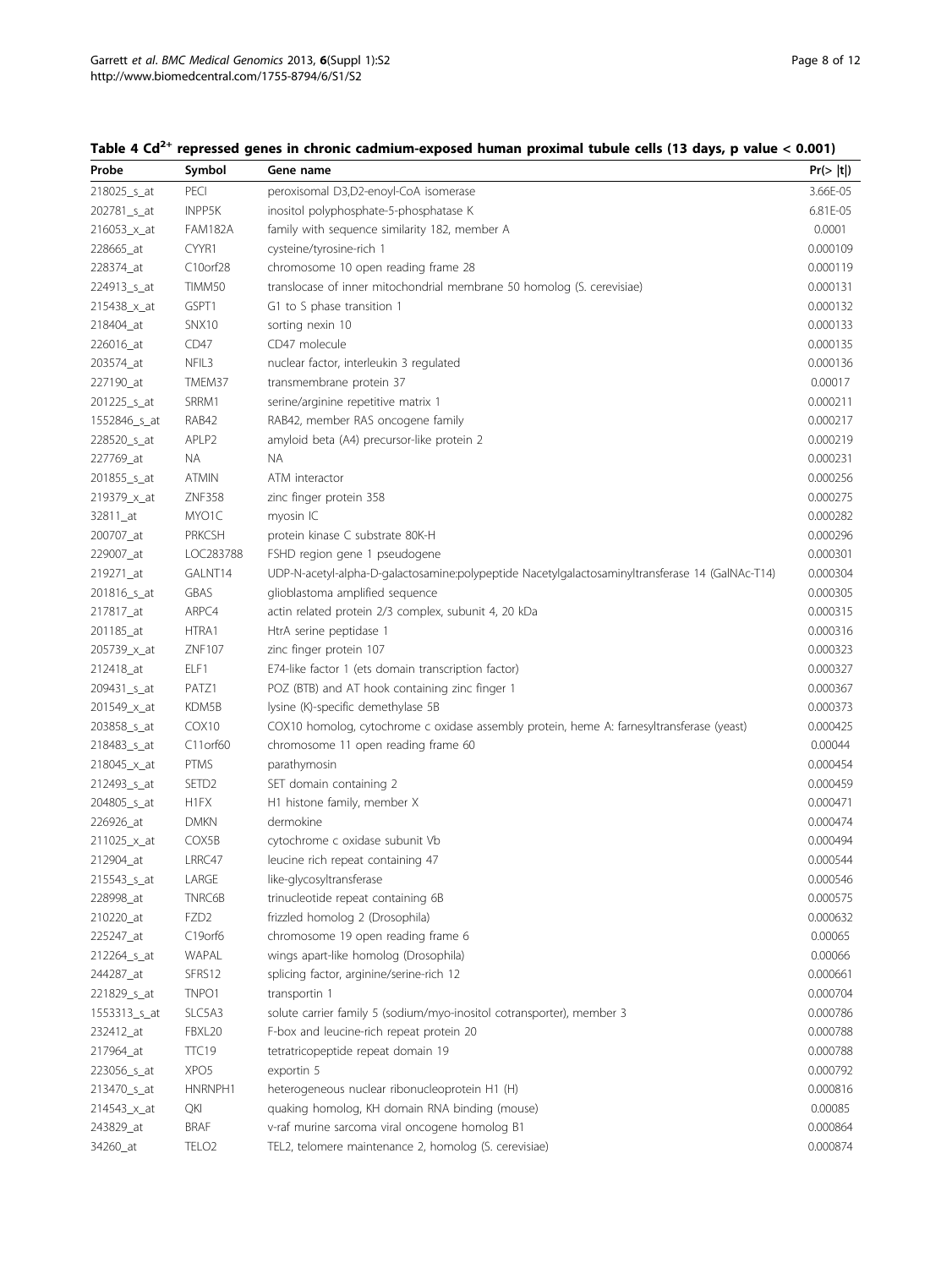| 203392_s_at | CTBP1              | C-terminal binding protein 1                          | 0.000877 |
|-------------|--------------------|-------------------------------------------------------|----------|
| 201928 at   | PKP4               | plakophilin 4                                         | 0.000888 |
| 232814_x_at | KLC1               | kinesin light chain 1                                 | 0.000907 |
| 212114 at   | LOC552889          | hypothetical protein LOC552889                        | 0.000922 |
| 225399 at   | TSEN15             | tRNA splicing endonuclease 15 homolog (S. cerevisiae) | 0.000924 |
| 236035 at   | NA.                | NA.                                                   | 0.000931 |
| 229400 at   | HOXD <sub>10</sub> | homeobox D10                                          | 0.000961 |
| 208847 s at | ADH <sub>5</sub>   | alcohol dehydrogenase 5 (class III), chi polypeptide  | 0.000984 |
| 214800_x_at | BTF3               | basic transcription factor 3                          | 0.000992 |
| 204619_s_at | <b>VCAN</b>        | versican                                              | 0.000997 |
| 218826 at   | SLC35F2            | solute carrier family 35, member F2                   | 0.000998 |

<span id="page-8-0"></span>Table 4 Cd<sup>2+</sup> repressed genes in chronic cadmium-exposed human proximal tubule cells (13 days, p value ?<? 0.001) (Continued)

This was expected because stress responses that are characterized with induced expression of heat shock proteins are acute and transient that last for only a few hours to a few days [[16-20](#page-11-0)]. This acute response to  $Cd^2$ <sup>+</sup> with the induction of heat shock proteins, such as HSP 27, 60, 70 and 90, have been repeatedly verified in our previous studies [\[21-24](#page-11-0)].

The 13 days exposure was used to model the chronic response of kidney to environment of cadmium exposure. The molecular changes in the HPT cells in response to long term cadmium exposure were manifested with activation of many oncogenes and cancer pathways. The association of cancer occurrence and cadmium exposure has been established by numerous cohort studies [[25-27\]](#page-11-0). Although 13 days of exposure might not exactly represent the chronic effect of cadmium on the kidney living environment, our experiment suggests that the cell culture system serves as a valid model for studying the long term toxicity of cadmium on the kidney.

Although the two time periods of cadmium exposure appeared to induce two distinct toxicity responses, the acute and chronic responses, they shared some common features in gene expression. The heat map showed that the samples were not separated by time of exposure, instead, the samples tended to be grouped by doses

Table 5  $Cd^{2+}$  activated KEGG pathways in chronic cadmium-exposed human proximal tubule cells (13 days)

| <b>KEGG Pathway</b>                         | P value     |
|---------------------------------------------|-------------|
| Lysine biosynthesis                         | 0.000182016 |
| Sulfur metabolism                           | 0.001924676 |
| Glutathione metabolism                      | 0.001973874 |
| Caffeine metabolism                         | 0.004896048 |
| Protein processing in endoplasmic reticulum | 0.022267231 |
| Prostate cancer                             | 0.035237612 |
| Melanoma                                    | 0.035316953 |
| Valine, leucine and isoleucine degradation  | 0.038038497 |
| p53 signaling pathway                       | 0.041271084 |
|                                             |             |

across two time points. All the HPT samples that were treated with 27  $\mu$ M Cd<sup>2+</sup> for both 1 day and 13 days formed a cluster. When looking into the genes that were correlated with cadmium concentrations in both 1 day and 13 days, we found that the number of overlapping genes was significantly larger than what was expected from random selection. The set of overlapping genes included ion transporter proteins, kinases, and transcriptional factors. These genes should be further investigated to reveal their functions in toxicity responses.

For any biophysical process, thousands of genes interact to form a network to maintain their biological functions. There are commonly two statistical approaches to study gene interaction, gene set enrichment analysis (GSEA) and networks analysis. GSEA has been successfully applied to microarray data to identify the activated pathways. However, GSEA has been so far focused on comparing different treatment groups, mostly for two groups, treatment and control [[12,13,28](#page-11-0),[29](#page-11-0)]. For this study, we developed a GSEA method that can be used for ranks of P values from any statistical tests. We have showed that our proposed GSEA statistic follows a hypergeometric distribution. Thus, the P value of the GSEA is available.

Gene networks analysis is computationally challenging. Networks are often highly complicated, consisting of a large number of genes that can be fairly dynamic in nature. Decoding such a gene network requires researchers to quantify the global gene expression under dynamic and variable conditions. The current study provides a unique opportunity in that microarray data was acquired at multiple time points and at various levels of  $Cd^{2+}$ exposure. We used mutual information to account for the relations between genes. Mutual information is able to measure gene dependency without assuming data distributions and linear relationship. However, the mutual information-based network models require huge amount of computation that is not feasible for modeling all the genes. For this reason, we focused on only a set of most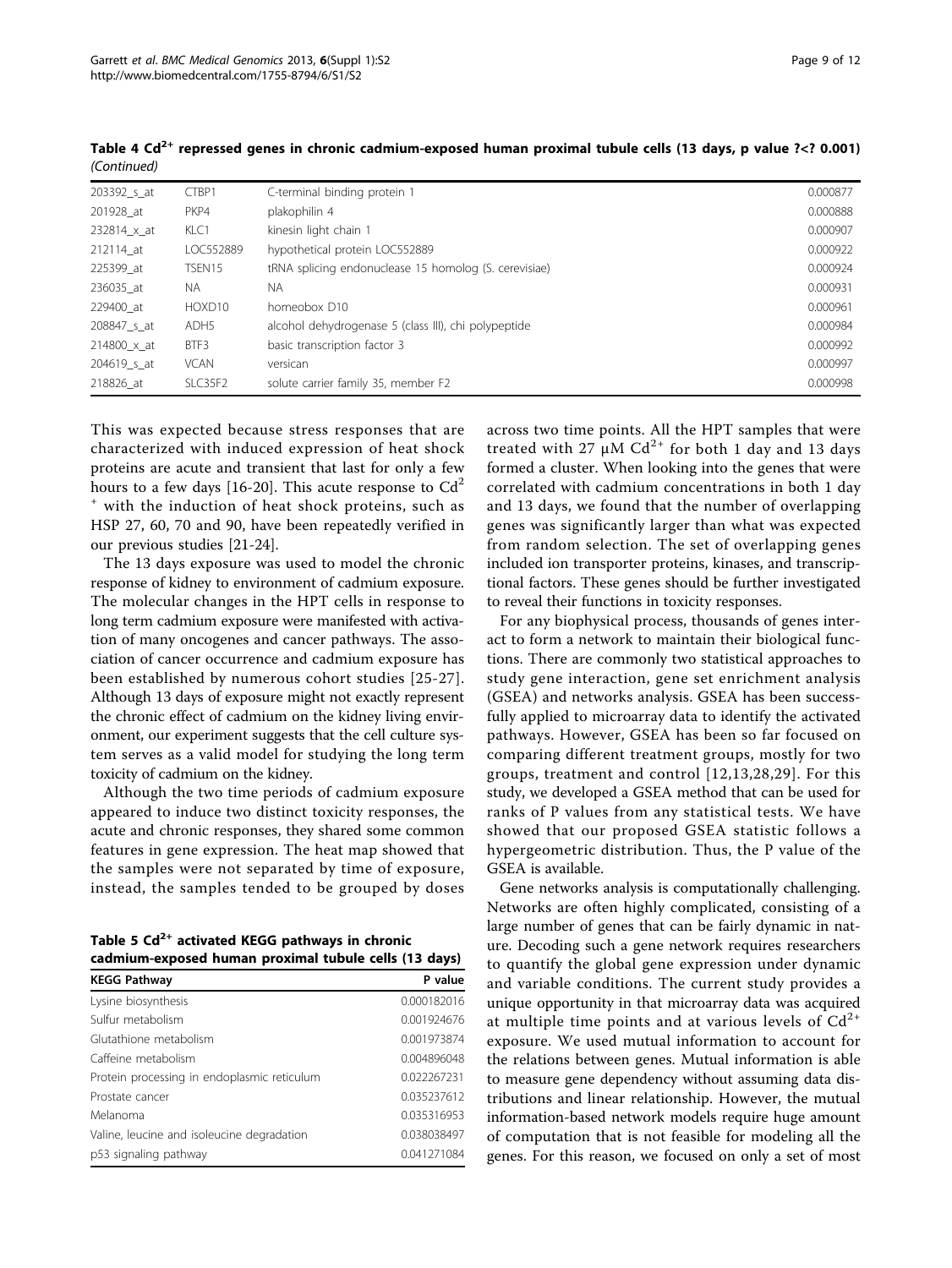<span id="page-9-0"></span>

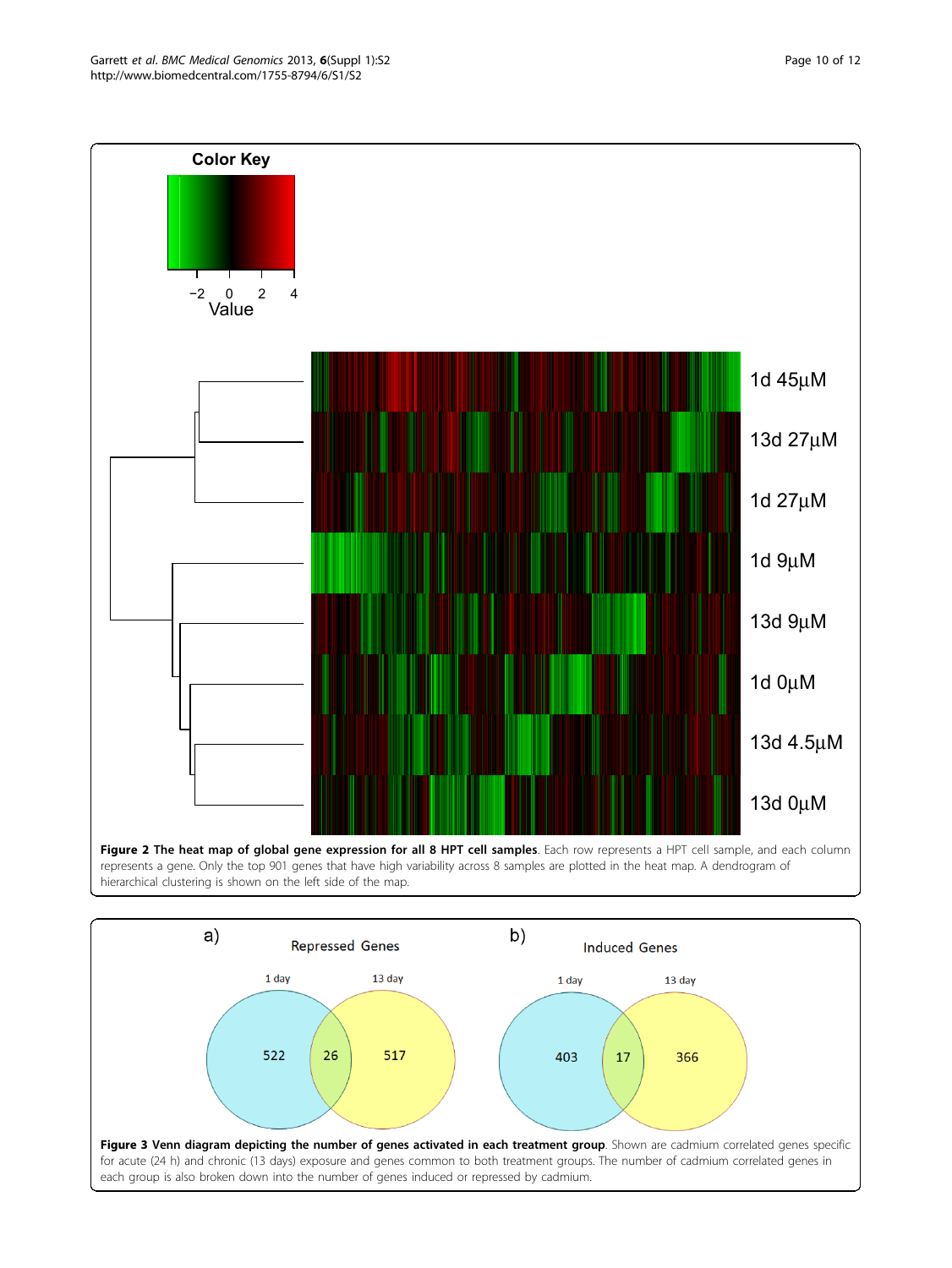<span id="page-10-0"></span>

variable genes across all samples. The network analysis revealed gene network modules consisting of a small group of genes that intensively interacted with each other. The network modules can be verified in molecular experiments and they serve as hypothesized models for functional relations of genes when cooperating for toxicology responses induced by cadmium.

#### Authors' contributions

SG, SS and DS designed and conducted the experiments. KC carried out regression analysis. YD contributed to network analysis. KZ contrived the analysis plan and developed analysis tools. KZ and SG contributed in writing the manuscript.

#### Competing interests

The authors declare that they have no competing interests.

#### Acknowledgements

This study was in part supported by grants from the National Center for Research Resources (5P20RR016471-12) and the National Institute of General Medical Sciences (8 P20 GM103442-12) from the National Institutes of Health. The research was also supported by funds provided by the Department of Pathology and the School of Medicine and Health Sciences, University of North Dakota.

This article has been published as part of BMC Medical Genomics Volume 6 Supplement 1, 2013: Proceedings of the 2011 International Conference on Bioinformatics and Computational Biology (BIOCOMP'11). The full contents of the supplement are available online at [http://www.biomedcentral.com/](http://www.biomedcentral.com/bmcmedgenomics/supplements/6/S1) [bmcmedgenomics/supplements/6/S1.](http://www.biomedcentral.com/bmcmedgenomics/supplements/6/S1) Publication of this supplement has been supported by the International Society of Intelligent Biological Medicine.

#### Author details

<sup>1</sup>Department of Pathology, School of Medicine and Health Sciences, University of North Dakota, Grand Forks, ND 58202, USA. <sup>2</sup>Bioinformatics Core, School of Medicine and Health Sciences, University of North Dakota,

Grand Forks, ND 58202, USA. <sup>3</sup>Rush University Cancer Center, Chicago, IL 60612, USA.

#### Published: 23 January 2013

#### References

- Satarug S, et al: [Cadmium, environmental exposure, and health](http://www.ncbi.nlm.nih.gov/pubmed/20123617?dopt=Abstract) [outcomes.](http://www.ncbi.nlm.nih.gov/pubmed/20123617?dopt=Abstract) Environmental health perspectives 2010, 118(2):182-90.
- 2. Prozialeck WC, Edwards JR: [Mechanisms of cadmium-induced proximal](http://www.ncbi.nlm.nih.gov/pubmed/22669569?dopt=Abstract) [tubule injury: new insights with implications for biomonitoring and](http://www.ncbi.nlm.nih.gov/pubmed/22669569?dopt=Abstract) [therapeutic interventions.](http://www.ncbi.nlm.nih.gov/pubmed/22669569?dopt=Abstract) The Journal of pharmacology and experimental therapeutics 2012, 343(1):2-12.
- 3. Andrews GK: [Regulation of metallothionein gene expression by oxidative](http://www.ncbi.nlm.nih.gov/pubmed/10605938?dopt=Abstract) [stress and metal ions.](http://www.ncbi.nlm.nih.gov/pubmed/10605938?dopt=Abstract) Biochemical pharmacology 2000, 59(1):95-104.
- 4. Akesson A, et al: [Tubular and glomerular kidney effects in Swedish](http://www.ncbi.nlm.nih.gov/pubmed/16263522?dopt=Abstract) [women with low environmental cadmium exposure.](http://www.ncbi.nlm.nih.gov/pubmed/16263522?dopt=Abstract) Environmental health perspectives 2005, 113(11):1627-31.
- 5. Jarup L, et al: [Low level exposure to cadmium and early kidney damage:](http://www.ncbi.nlm.nih.gov/pubmed/10984338?dopt=Abstract) [the OSCAR study.](http://www.ncbi.nlm.nih.gov/pubmed/10984338?dopt=Abstract) Occupational and environmental medicine 2000, 57(10):668-72.
- 6. Kjellstrom T: [A mathematical model for the accumulation of cadmium in](http://www.ncbi.nlm.nih.gov/pubmed/5147637?dopt=Abstract) [human kidney cortex.](http://www.ncbi.nlm.nih.gov/pubmed/5147637?dopt=Abstract) Nordisk hygienisk tidskrift 1971, 52(2):111-9.
- 7. Sens DA, et al: [Tissue culture of human renal epithelial cells using a](http://www.ncbi.nlm.nih.gov/pubmed/10559632?dopt=Abstract) [defined serum-free growth formulation.](http://www.ncbi.nlm.nih.gov/pubmed/10559632?dopt=Abstract) Experimental nephrology 1999, 7(5-6):344-52.
- Somji S, et al: Expression of metallothionein isoform 3 (MT-3) determines the choice between apoptotic or necrotic cell death in Cd+2-exposed human proximal tubule cells. Toxicological sciences: an official journal of the Society of Toxicology 2004, 80(2):358-66.
- Somji S, et al: The unique N-terminal sequence of metallothionein-3 is required to regulate the choice between apoptotic or necrotic cell death of human proximal tubule cells exposed to Cd+2. Toxicological sciences: an official journal of the Society of Toxicology 2006, 90(2):369-76.
- 10. Garrett SH, et al: [Microarray analysis of gene expression patterns in](http://www.ncbi.nlm.nih.gov/pubmed/21120746?dopt=Abstract) [human proximal tubule cells over a short and long time course of](http://www.ncbi.nlm.nih.gov/pubmed/21120746?dopt=Abstract) [cadmium exposure.](http://www.ncbi.nlm.nih.gov/pubmed/21120746?dopt=Abstract) Journal of toxicology and environmental health Part A 2011, 74(1):24-42.
- 11. Meyer PE, Lafitte F, Bontempi G: [Minet: a R/Bioconductor package for](http://www.ncbi.nlm.nih.gov/pubmed/18959772?dopt=Abstract) [inferring large transcriptional networks using mutual information.](http://www.ncbi.nlm.nih.gov/pubmed/18959772?dopt=Abstract) BMC Bioinformatics 2008, 9:461.